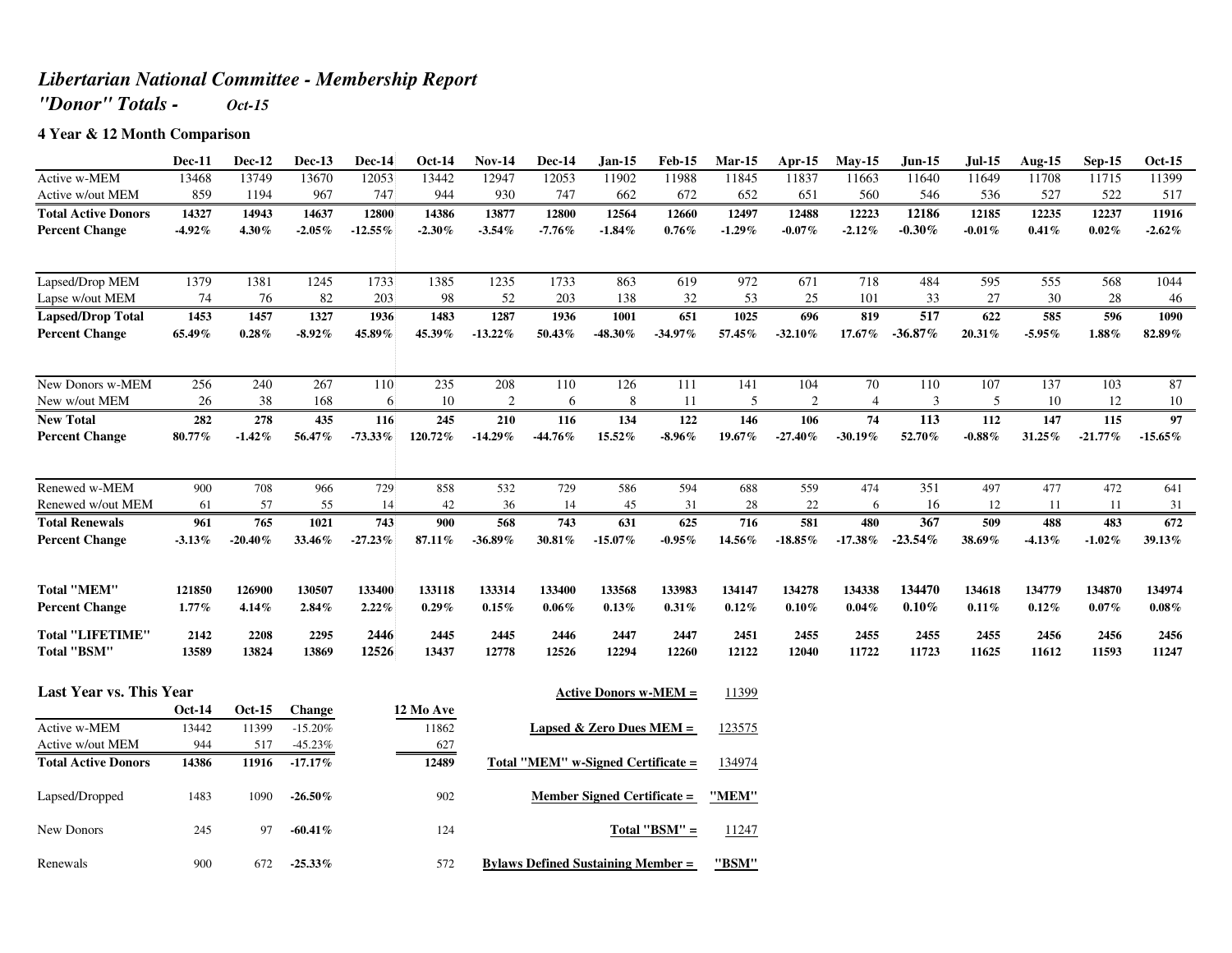## **Oct-15 MEMBERSHIP BY STATE --- ACTIVE AND NON ACTIVE**

| <b>STATE</b>       | <b>TOTAL</b><br>"MEM" | <b>ACTIVE</b><br>"MEM"                                                         | <b>ACTIVE</b><br>"SUB" | <b>TOTAL</b><br>"ACTIVE" | <b>TOTAL</b><br>"BSM" | <b>STATE</b>       | <b>TOTAL</b><br>"MEM"    | <b>ACTIVE</b><br>"MEM"                       | <b>ACTIVE</b><br>"SUB" | <b>TOTAL</b><br>"ACTIVE" | <b>TOTAL</b><br>"BSM" |
|--------------------|-----------------------|--------------------------------------------------------------------------------|------------------------|--------------------------|-----------------------|--------------------|--------------------------|----------------------------------------------|------------------------|--------------------------|-----------------------|
| AK                 | 669                   | 56                                                                             | $\mathbf{1}$           | 57                       | 56                    | МT                 | 510                      | 42                                           | $\overline{2}$         | 44                       | 40                    |
| <b>AL</b>          | 1733                  | 155                                                                            | 2                      | 157                      | 155                   | <b>NC</b>          | 3360                     | 288                                          | 11                     | 299                      | 285                   |
| AR                 | 897                   | 75                                                                             | 3                      | 78                       | 76                    | <b>ND</b>          | 223                      | 34                                           | $\mathbf{1}$           | 35                       | 34                    |
| AZ                 | 3191                  | 281                                                                            | 15                     | 296                      | 278                   | <b>NE</b>          | 661                      | 70                                           | $\overline{c}$         | 72                       | 65                    |
| CA                 | 19339                 | 1524                                                                           | 76                     | 1600                     | 1518                  | <b>NH</b>          | 1355                     | 117                                          | $\overline{7}$         | 124                      | 116                   |
| CO                 | 3703                  | 370                                                                            | 15                     | 385                      | 371                   | <b>NJ</b>          | 3077                     | 261                                          | 12                     | 273                      | 257                   |
| <b>CT</b>          | 1482                  | 134                                                                            | 9                      | 143                      | 128                   | <b>NM</b>          | 1117                     | 91                                           | 10                     | 101                      | 91                    |
| DC                 | 373                   | 27                                                                             | 3                      | 30                       | 27                    | ΝV                 | 1914                     | 166                                          | 6                      | 172                      | 163                   |
| DE                 | 384                   | 28                                                                             | $\overline{c}$         | 30                       | 27                    | <b>NY</b>          | 4995                     | 501                                          | 26                     | 527                      | 505                   |
| FL.                | 7987                  | 654                                                                            | 35                     | 689                      | 650                   | OH                 | 5212                     | 513                                          | 15                     | 528                      | 497                   |
| GА                 | 5907                  | 315                                                                            | 12                     | 327                      | 309                   | ΟK                 | 1037                     | 84                                           | 4                      | 88                       | 84                    |
| HI                 | 529                   | 55                                                                             | $\overline{c}$         | 57                       | 54                    | OR                 | 2205                     | 141                                          | 11                     | 152                      | 138                   |
| ΙA                 | 1025                  | 115                                                                            | 4                      | 119                      | 113                   | PA                 | 5923                     | 459                                          | 21                     | 480                      | 458                   |
| ID                 | 759                   | 55                                                                             | $\mathbf{1}$           | 56                       | 57                    | RI                 | 313                      | 28                                           | 1                      | 29                       | 27                    |
| IL.                | 4485                  | 381                                                                            | 25                     | 406                      | 375                   | <b>SC</b>          | 1727                     | 140                                          | 5                      | 145                      | 142                   |
| IN                 | 3197                  | 345                                                                            | 13                     | 358                      | 338                   | <b>SD</b>          | 259                      | 32                                           | 0                      | 32                       | 32                    |
| ΚS                 | 1229                  | 121                                                                            | $\overline{c}$         | 123                      | 123                   | ΤN                 | 2393                     | 194                                          | 3                      | 197                      | 193                   |
| KY                 | 1185                  | 104                                                                            | 4                      | 108                      | 100                   | TX                 | 9051                     | 818                                          | 41                     | 859                      | 792                   |
| LA                 | 1087                  | 120                                                                            | 4                      | 124                      | 115                   | UT                 | 1152                     | 79                                           | 6                      | 85                       | 78                    |
| ΜA                 | 2826                  | 185                                                                            | 11                     | 196                      | 179                   | VA                 | 4708                     | 495                                          | 15                     | 510                      | 482                   |
| MD                 | 2452                  | 233                                                                            | 11                     | 244                      | 232                   | VT                 | 397                      | 26                                           | $\overline{2}$         | 28                       | 23                    |
| MЕ                 | 809                   | 55                                                                             | 2                      | 57                       | 54                    | WA                 | 4332                     | 314                                          | 16                     | 330                      | 313                   |
| ΜI                 | 5184                  | 366                                                                            | 12                     | 378                      | 358                   | WI                 | 1945                     | 178                                          | $\overline{7}$         | 185                      | 172                   |
| ΜN                 | 2031                  | 151                                                                            | 6                      | 157                      | 147                   | WV                 | 607                      | 41                                           | 0                      | 41                       | 43                    |
| <b>MO</b>          | 2358                  | 214                                                                            | 13                     | 227                      | 210                   | WY                 | 314                      | 25                                           | 0                      | 25                       | 26                    |
| <b>MS</b>          | 713                   | 80                                                                             | $\mathbf{1}$           | 81                       | 80                    | XX                 | 653                      | 63                                           | 9                      | 72                       | 61                    |
|                    | <b>TOTAL</b>          | <b>ACTIVE</b>                                                                  | <b>ACTIVE</b>          | <b>TOTAL</b>             | <b>TOTAL</b>          |                    |                          | SUSTAINING MEMBERSHIP STATE RANKINGS - "BSM" |                        |                          |                       |
|                    | <u>"MEM"</u>          | <u>"MEM"</u>                                                                   | "SUB"                  | "ACTIVE"                 | <u>"BSM"</u>          | <u>State</u><br>CA | <u>Total BSM</u><br>1518 | <u>Rank</u><br>1                             | <u>State</u><br>CТ     | <b>Total BSM</b><br>128  | <u>Rank</u><br>27     |
| <b>TOTALS</b>      | 134974                | 11399                                                                          | 517                    | 11916                    | 11247                 | ΤХ                 | 792                      | 2                                            | ΚS                     | 123                      | 28                    |
|                    |                       |                                                                                |                        |                          |                       | FL<br>NΥ           | 650<br>505               | З<br>4                                       | NΗ<br>LA               | 116<br>115               | 29<br>30              |
|                    |                       | <b>DEFINITIONS: MEM = Member Signed Certificate</b>                            |                        |                          | OН                    | 497                | 5                        | IA                                           | 113                    | 31                       |                       |
|                    |                       |                                                                                |                        |                          | VA                    | 482                | 6                        | ΚY                                           | 100                    | 32                       |                       |
|                    |                       | Total MEM = Total # Constituents Per State w-Member Signed Certificate         |                        |                          | PА<br>ᄔ               | 458<br>375         | 7<br>8                   | NM<br>OK                                     | 91<br>84               | 33<br>34                 |                       |
|                    |                       |                                                                                |                        |                          |                       | CO                 | 371                      | 9                                            | MS                     | 80                       | 35                    |
|                    |                       |                                                                                |                        |                          |                       | MI                 | 358                      | 10                                           | UT                     | 78                       | 36                    |
|                    |                       | <b>ACTIVE MEM = Current Dues Paying or Lifetime Donor w-Signed Certificate</b> |                        |                          |                       | IN                 | 338                      | 11                                           | AR                     | 76                       | 37                    |
|                    |                       |                                                                                |                        |                          |                       | WA<br>GА           | 313<br>309               | 12<br>13                                     | NE<br>ID               | 65<br>57                 | 38<br>39              |
|                    |                       | <b>ACTIVE SUB (ACTIVE NON MEM) = Current Dues Paying or Lifetime Donors</b>    |                        |                          | <b>NC</b>             | 285                | 14                       | АK                                           | 56                     | 40                       |                       |
|                    |                       | Who Have NOT Signed the Certificate (Formerly Called "Subscriber")             |                        |                          |                       | AZ                 | 278                      | 15                                           | HI                     | 54                       | 41                    |
|                    |                       |                                                                                |                        |                          |                       | NJ                 | 257                      | 16                                           | MЕ                     | 54                       | 42                    |
|                    |                       | <b>TOTAL ACTIVE = Current Dues Paying or Lifetime Donor</b>                    |                        |                          |                       | MD<br>МO           | 232<br>210               | 17<br>18                                     | wv<br>МT               | 43<br>40                 | 43<br>44              |
|                    |                       |                                                                                |                        |                          |                       | ΤN                 | 193                      | 19                                           | ND                     | 34                       | 45                    |
|                    |                       | BSM = By Law Definition of "Sustaining Member" and number used                 |                        |                          | МA                    | 179                | 20                       | SD                                           | 32                     | 46                       |                       |
| for delegate count |                       |                                                                                |                        |                          | WI<br><b>NV</b>       | 172<br>163         | 21<br>22                 | DC<br>DE                                     | 27<br>27               | 47<br>48                 |                       |
|                    |                       |                                                                                |                        |                          |                       | AL                 | 155                      | 23                                           | RI                     | 27                       | 49                    |
|                    |                       | (Art 5-3: "Sustaining member" is any Party member who has given at             |                        |                          | MΝ                    | 147                | 24                       | WY                                           | 26                     | 50                       |                       |
| member.)           |                       | least \$25 to the Party in the prior twelve months, or who is a life           |                        |                          | SC<br>OR              | 142<br>138         | 25<br>26                 | VT<br>XX                                     | 23<br>61               | 51<br>52                 |                       |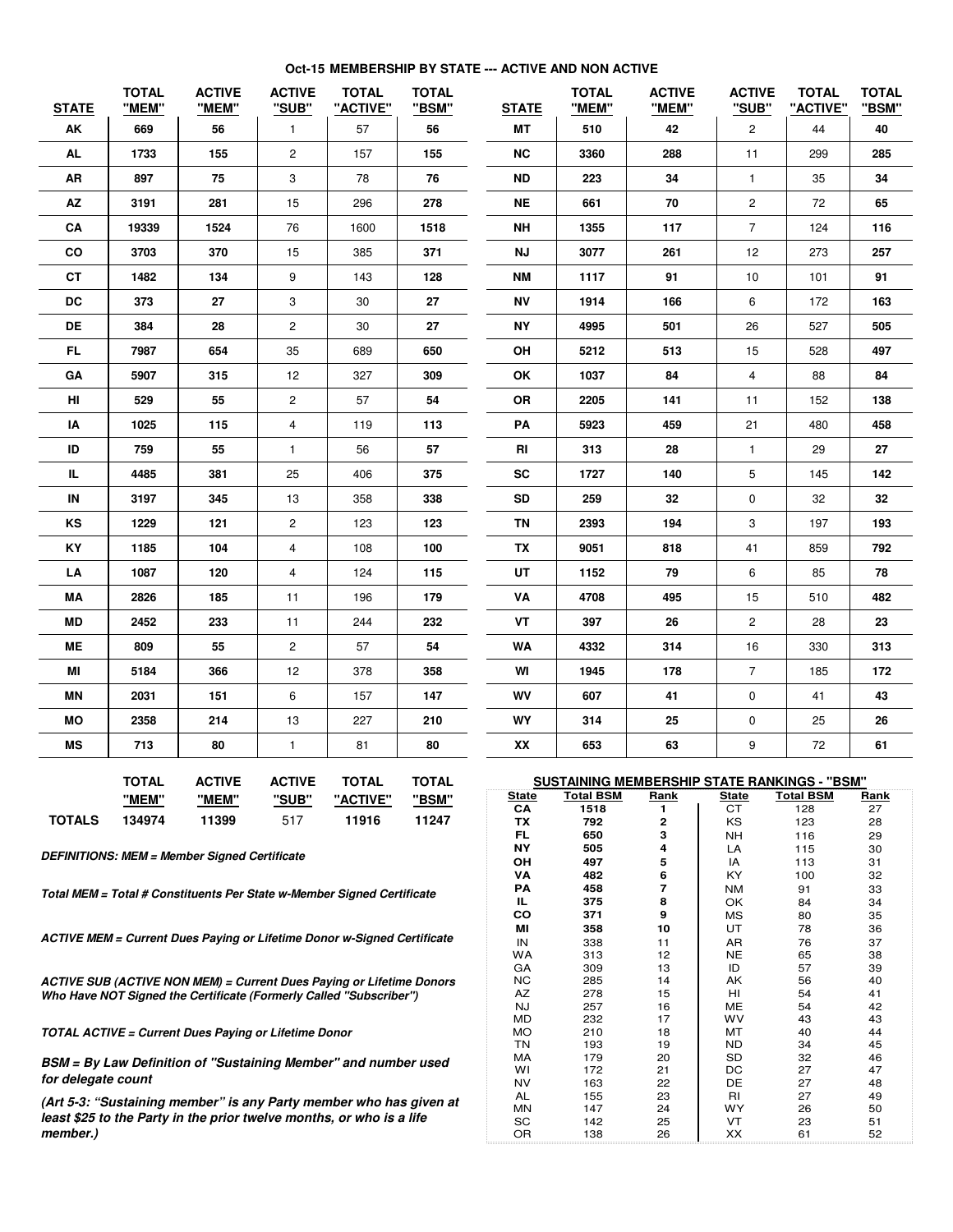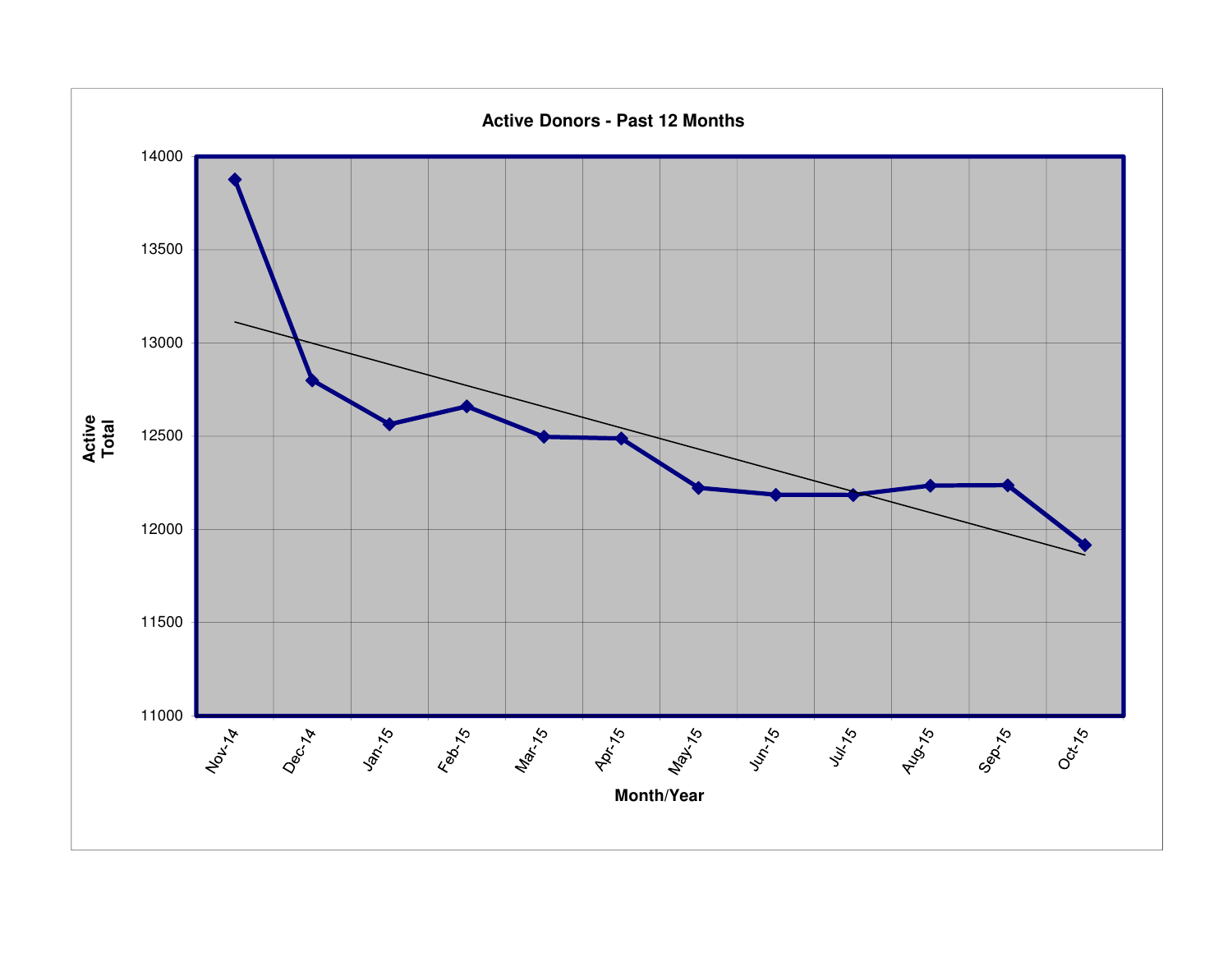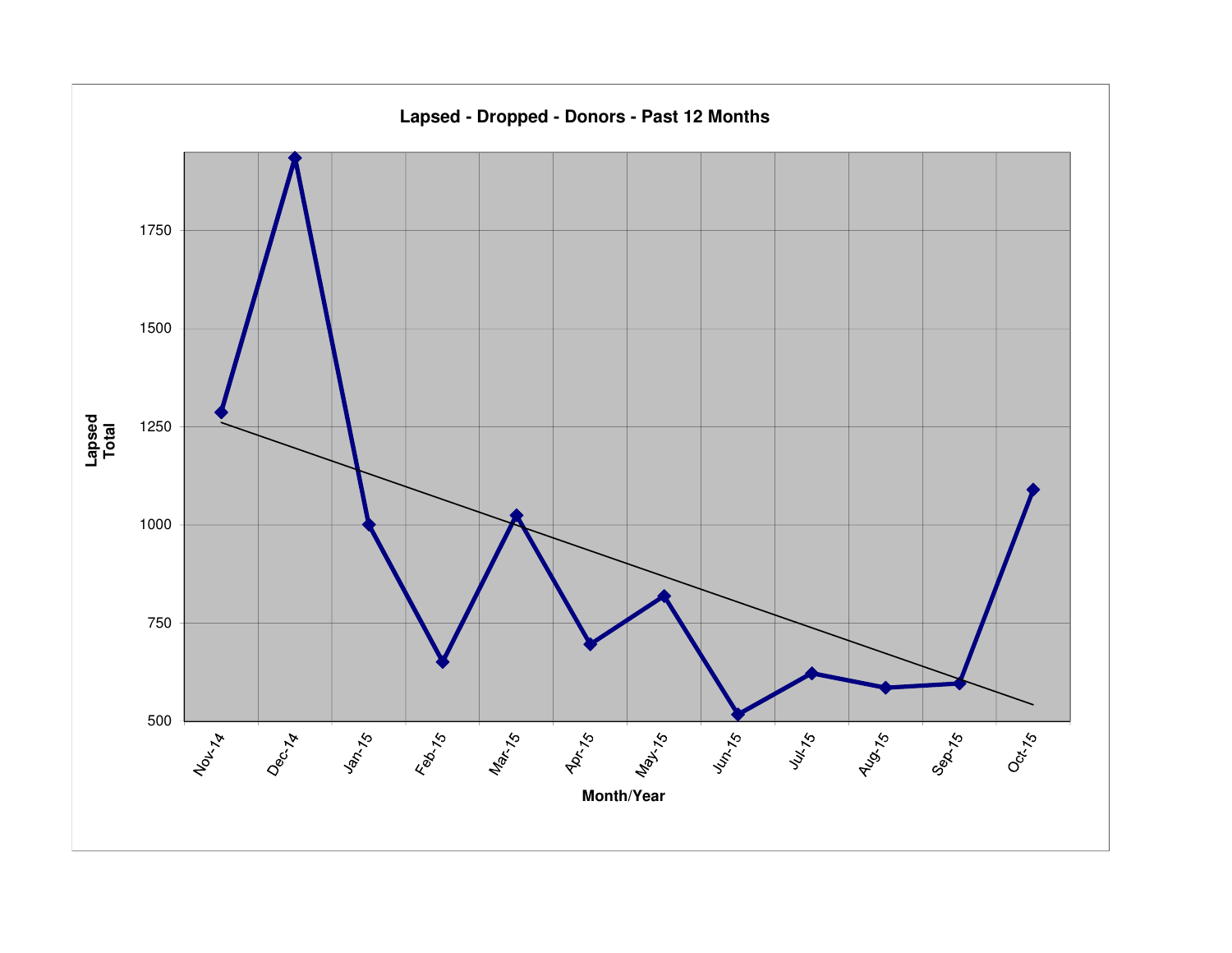